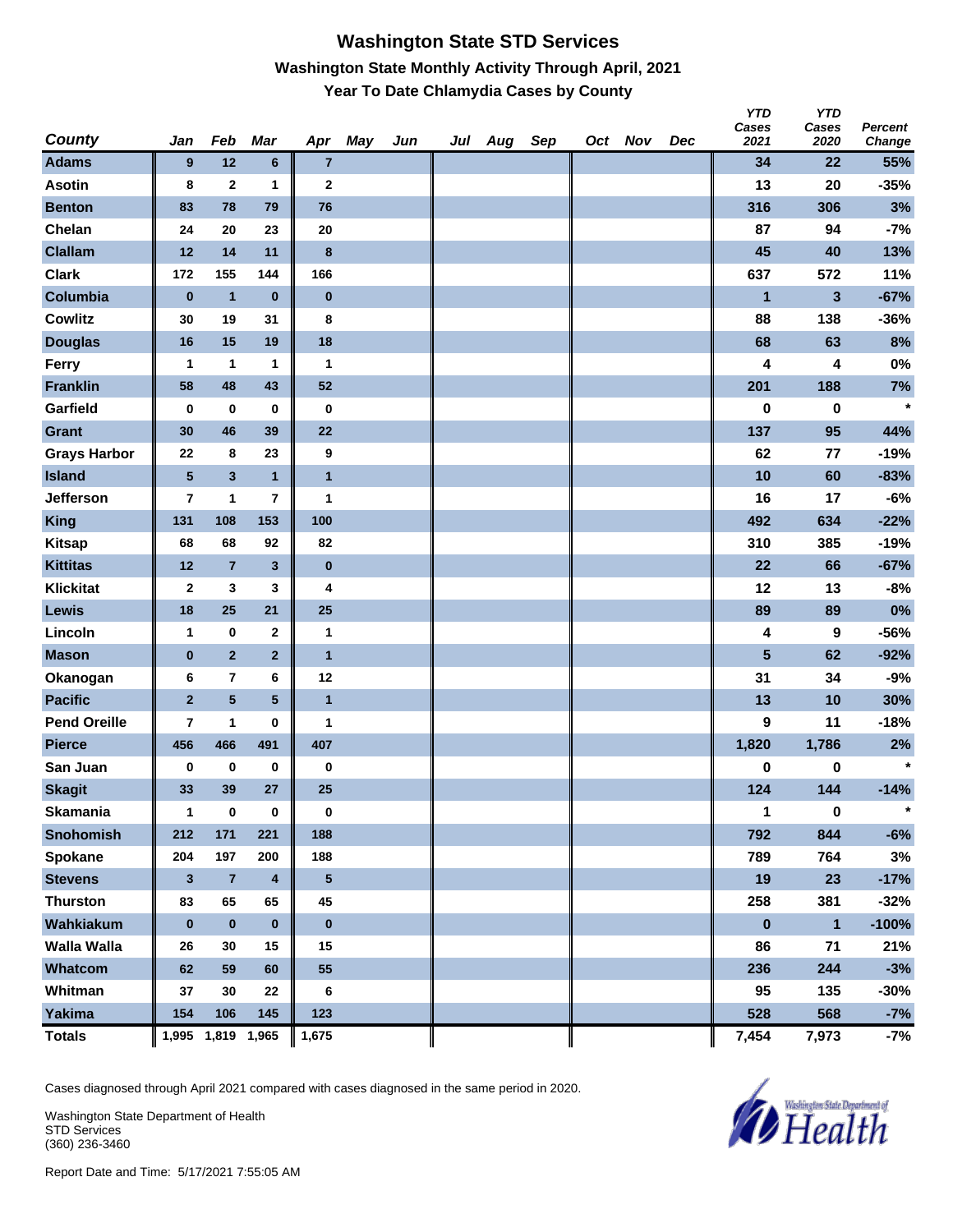### **Washington State STD Services Washington State Monthly Activity Through April, 2021 Year To Date Gonorrhea Cases by County**

| <b>County</b>       | Jan                     | Feb              | Mar                     | Apr                     | May | Jun | Jul Aug | Sep | Oct Nov | Dec | <b>YTD</b><br>Cases<br>2021 | <b>YTD</b><br>Cases<br>2020 | Percent<br>Change |
|---------------------|-------------------------|------------------|-------------------------|-------------------------|-----|-----|---------|-----|---------|-----|-----------------------------|-----------------------------|-------------------|
| <b>Adams</b>        | $\mathbf{3}$            | $\boldsymbol{4}$ | $\overline{\mathbf{3}}$ | $\mathbf{1}$            |     |     |         |     |         |     | 11                          | $5\phantom{.0}$             | 120%              |
| <b>Asotin</b>       | 4                       | 1                | 1                       | 1                       |     |     |         |     |         |     | $\overline{\mathbf{r}}$     | 4                           | 75%               |
| <b>Benton</b>       | 25                      | 22               | 34                      | 26                      |     |     |         |     |         |     | 107                         | 92                          | 16%               |
| Chelan              | $\mathbf{2}$            | 3                | 6                       | 3                       |     |     |         |     |         |     | 14                          | 21                          | $-33%$            |
| <b>Clallam</b>      | $\overline{\mathbf{3}}$ | $\bf{0}$         | $\mathbf{1}$            | $\mathbf{1}$            |     |     |         |     |         |     | 5                           | $\overline{\mathbf{4}}$     | 25%               |
| <b>Clark</b>        | 67                      | 58               | 64                      | 59                      |     |     |         |     |         |     | 248                         | 239                         | 4%                |
| Columbia            | $\pmb{0}$               | $\bf{0}$         | $\bf{0}$                | $\mathbf{1}$            |     |     |         |     |         |     | 1                           | $\mathbf{1}$                | 0%                |
| <b>Cowlitz</b>      | 8                       | 4                | 10                      | 3                       |     |     |         |     |         |     | 25                          | 23                          | 9%                |
| <b>Douglas</b>      | $\bf{0}$                | $\overline{2}$   | $\mathbf{1}$            | $\mathbf{2}$            |     |     |         |     |         |     | $5\phantom{.0}$             | 14                          | $-64%$            |
| Ferry               | 0                       | $\mathbf{1}$     | 0                       | $\bf{0}$                |     |     |         |     |         |     | 1                           | 1                           | $0\%$             |
| <b>Franklin</b>     | 20                      | 24               | 17                      | 11                      |     |     |         |     |         |     | 72                          | 32                          | 125%              |
| Garfield            | 0                       | $\bf{0}$         | 0                       | $\bf{0}$                |     |     |         |     |         |     | $\bf{0}$                    | $\pmb{0}$                   | $\star$           |
| Grant               | $\overline{7}$          | 14               | $\overline{7}$          | $12$                    |     |     |         |     |         |     | 40                          | 37                          | 8%                |
| <b>Grays Harbor</b> | 8                       | $\overline{7}$   | 5                       | 8                       |     |     |         |     |         |     | 28                          | 30                          | $-7%$             |
| <b>Island</b>       | $\mathbf 2$             | $\mathbf 2$      | $\bf{0}$                | $\bf{0}$                |     |     |         |     |         |     | $\overline{\mathbf{4}}$     | $\overline{7}$              | $-43%$            |
| <b>Jefferson</b>    | 1                       | $\pmb{0}$        | 0                       | 1                       |     |     |         |     |         |     | 2                           | 4                           | $-50%$            |
| <b>King</b>         | 333                     | 315              | 356                     | 272                     |     |     |         |     |         |     | 1,276                       | 1,361                       | $-6%$             |
| <b>Kitsap</b>       | 23                      | 18               | 24                      | 18                      |     |     |         |     |         |     | 83                          | 97                          | $-14%$            |
| <b>Kittitas</b>     | $\mathbf{3}$            | $\pmb{0}$        | $\bf{0}$                | $\mathbf{2}$            |     |     |         |     |         |     | $\overline{\mathbf{5}}$     | $\overline{7}$              | $-29%$            |
| Klickitat           | 1                       | 1                | 0                       | $\mathbf{2}$            |     |     |         |     |         |     | 4                           | $\boldsymbol{2}$            | 100%              |
| Lewis               | $\boldsymbol{9}$        | $\bf 6$          | 3                       | $\overline{\mathbf{4}}$ |     |     |         |     |         |     | 22                          | 14                          | 57%               |
| Lincoln             | 0                       | $\mathbf 0$      | 0                       | $\bf{0}$                |     |     |         |     |         |     | $\pmb{0}$                   | 4                           | $-100%$           |
| <b>Mason</b>        | $\bf{0}$                | $\bf{0}$         | $\pmb{0}$               | $\bf{0}$                |     |     |         |     |         |     | $\pmb{0}$                   | 12                          | $-100%$           |
| Okanogan            | $\mathbf{2}$            | 5                | 2                       | 3                       |     |     |         |     |         |     | 12                          | 12                          | 0%                |
| <b>Pacific</b>      | $\overline{2}$          | $\overline{1}$   | $\bf{0}$                | $\bf{0}$                |     |     |         |     |         |     | $\overline{\mathbf{3}}$     | $\overline{2}$              | 50%               |
| <b>Pend Oreille</b> | 0                       | $\bf{0}$         | 0                       | $\bf{0}$                |     |     |         |     |         |     | $\bf{0}$                    | 5                           | $-100%$           |
| <b>Pierce</b>       | 153                     | 159              | 161                     | 135                     |     |     |         |     |         |     | 608                         | 767                         | $-21%$            |
| San Juan            | 0                       | $\bf{0}$         | 0                       | $\pmb{0}$               |     |     |         |     |         |     | $\pmb{0}$                   | $\pmb{0}$                   | $\star$           |
| <b>Skagit</b>       | $\overline{7}$          | 10               | 5                       | 5                       |     |     |         |     |         |     | 27                          | 44                          | $-39%$            |
| <b>Skamania</b>     | 0                       | $\bf{0}$         | $\mathbf{1}$            | 0                       |     |     |         |     |         |     | 1                           | $\bf{0}$                    | $\star$           |
| <b>Snohomish</b>    | 64                      | 55               | 68                      | 52                      |     |     |         |     |         |     | 239                         | 256                         | $-7%$             |
| Spokane             | 42                      | 42               | 60                      | 62                      |     |     |         |     |         |     | 206                         | 307                         | $-33%$            |
| <b>Stevens</b>      | $\mathbf{1}$            | $\overline{2}$   | 3                       | $\pmb{0}$               |     |     |         |     |         |     | $6\phantom{a}$              | $\overline{7}$              | $-14%$            |
| <b>Thurston</b>     | 21                      | 21               | 19                      | 22                      |     |     |         |     |         |     | 83                          | 85                          | $-2%$             |
| Wahkiakum           | $\bf{0}$                | $\pmb{0}$        | $\pmb{0}$               | $\pmb{0}$               |     |     |         |     |         |     | $\pmb{0}$                   | $\pmb{0}$                   | $\star$           |
| <b>Walla Walla</b>  | 4                       | $\overline{7}$   | 5                       | $\mathbf{3}$            |     |     |         |     |         |     | 19                          | 19                          | $0\%$             |
| Whatcom             | 17                      | 20               | 19                      | 17                      |     |     |         |     |         |     | 73                          | 68                          | 7%                |
| Whitman             | $\mathbf{2}$            | $\mathbf{2}$     | 3                       | 0                       |     |     |         |     |         |     | $\overline{\mathbf{r}}$     | 6                           | 17%               |
| <b>Yakima</b>       | 40                      | 33               | 29                      | 32                      |     |     |         |     |         |     | 134                         | 137                         | $-2%$             |
| <b>Totals</b>       | 874                     | 839              | 907                     | 758                     |     |     |         |     |         |     | 3,378                       | 3,726                       | -9%               |

Cases diagnosed through April 2021 compared with cases diagnosed in the same period in 2020.

Washington State Department of Health STD Services (360) 236-3460

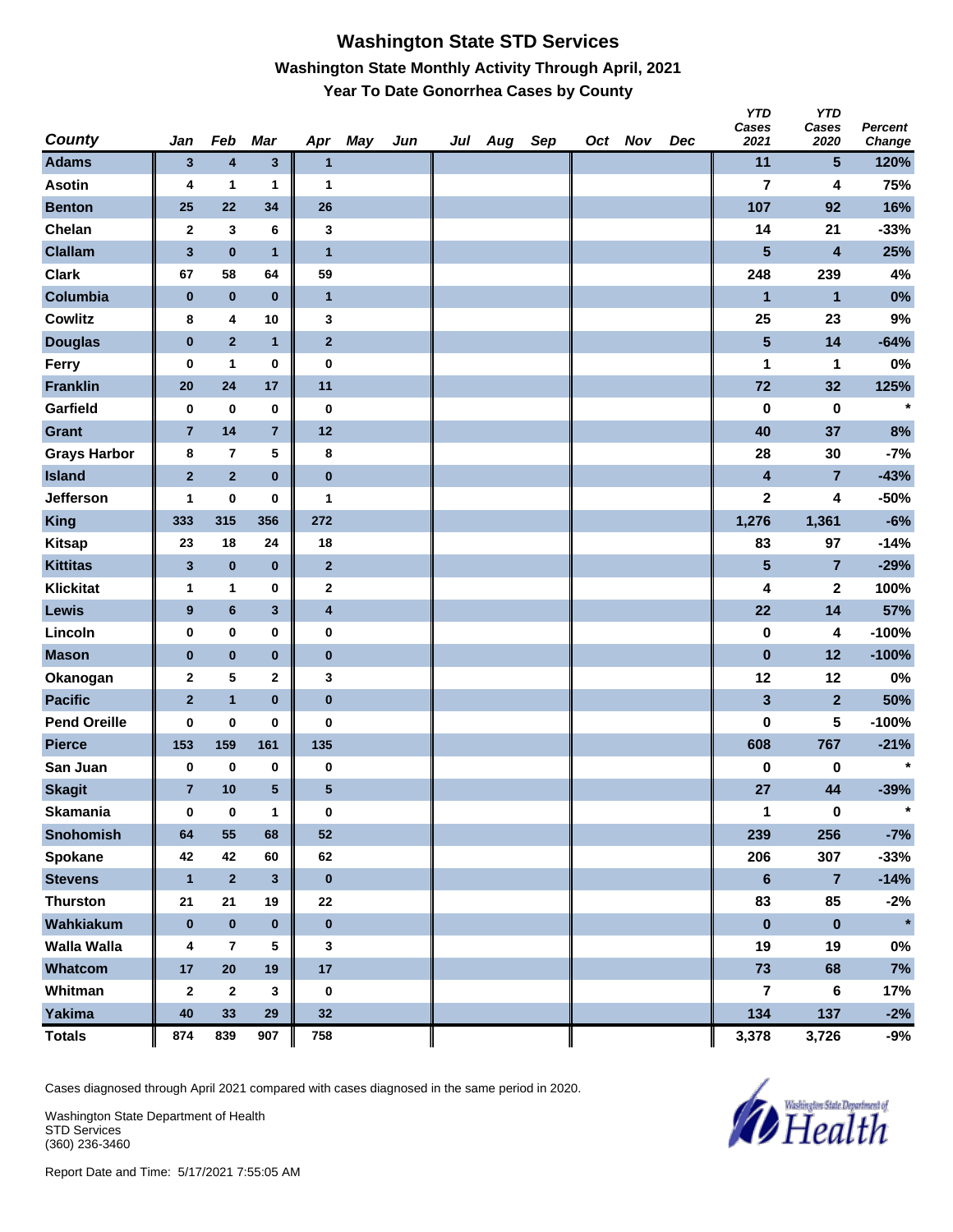# **Washington State STD Services Washington State Monthly Activity Through April, 2021 Year To Date Herpes Simplex Cases by County**

| <b>County</b>       | Jan                     | Feb                     | Mar            | Apr                     | <b>May</b> | Jun | Jul | Aug | Sep | Oct Nov | Dec | טוץ<br>Cases<br>2021    | טוץ<br>Cases<br>2020 | <b>Percent</b><br>Change |
|---------------------|-------------------------|-------------------------|----------------|-------------------------|------------|-----|-----|-----|-----|---------|-----|-------------------------|----------------------|--------------------------|
| <b>Adams</b>        | $\pmb{0}$               | $\bf{0}$                | $\pmb{0}$      | $\bf{0}$                |            |     |     |     |     |         |     | $\bf{0}$                | $\bf{0}$             |                          |
| <b>Asotin</b>       | 0                       | 0                       | 0              | 0                       |            |     |     |     |     |         |     | $\bf{0}$                | $\bf{0}$             | $\star$                  |
| <b>Benton</b>       | ${\bf 5}$               | 5                       | 4              | $\mathbf 3$             |            |     |     |     |     |         |     | 17                      | 18                   | $-6%$                    |
| Chelan              | 0                       | $\pmb{0}$               | 0              | $\bf{0}$                |            |     |     |     |     |         |     | $\bf{0}$                | $\mathbf 2$          | $-100%$                  |
| <b>Clallam</b>      | $\bf{0}$                | $\overline{2}$          | $\bf{0}$       | $\mathbf{2}$            |            |     |     |     |     |         |     | 4                       | $\mathbf{3}$         | 33%                      |
| <b>Clark</b>        | 6                       | 6                       | 2              | 3                       |            |     |     |     |     |         |     | 17                      | 65                   | $-74%$                   |
| Columbia            | $\pmb{0}$               | $\bf{0}$                | $\bf{0}$       | $\bf{0}$                |            |     |     |     |     |         |     | $\pmb{0}$               | $\pmb{0}$            | $\star$                  |
| <b>Cowlitz</b>      | 0                       | $\pmb{0}$               | 2              | $\mathbf{1}$            |            |     |     |     |     |         |     | 3                       | 6                    | $-50%$                   |
| <b>Douglas</b>      | $\pmb{0}$               | $\bf{0}$                | $\mathbf{1}$   | $\bf{0}$                |            |     |     |     |     |         |     | $\blacksquare$          | $\mathbf{1}$         | 0%                       |
| Ferry               | 0                       | $\mathbf 0$             | $\bf{0}$       | $\pmb{0}$               |            |     |     |     |     |         |     | $\pmb{0}$               | $\pmb{0}$            | $\star$                  |
| <b>Franklin</b>     | $\mathbf{3}$            | $\mathbf{1}$            | 3              | $\mathbf 2$             |            |     |     |     |     |         |     | $\boldsymbol{9}$        | 11                   | $-18%$                   |
| Garfield            | 0                       | 0                       | 0              | $\bf{0}$                |            |     |     |     |     |         |     | $\bf{0}$                | $\bf{0}$             | $\ast$                   |
| <b>Grant</b>        | $\overline{\mathbf{4}}$ | $\overline{2}$          | $\mathbf{2}$   | $\bf{2}$                |            |     |     |     |     |         |     | 10                      | $\overline{7}$       | 43%                      |
| <b>Grays Harbor</b> | 0                       | $\pmb{0}$               | 3              | $\mathbf 2$             |            |     |     |     |     |         |     | 5                       | 5                    | 0%                       |
| <b>Island</b>       | $\bf{0}$                | $\mathbf{1}$            | $\bf{0}$       | $\bf{0}$                |            |     |     |     |     |         |     | 1                       | $\bf8$               | $-88%$                   |
| Jefferson           | 0                       | $\mathbf 0$             | 0              | 1                       |            |     |     |     |     |         |     | 1                       | $\pmb{0}$            | $\ast$                   |
| King                | $\mathbf{1}$            | $\bf{0}$                | $\mathbf{1}$   | $\mathbf{1}$            |            |     |     |     |     |         |     | $\overline{\mathbf{3}}$ | $\pmb{0}$            | $\star$                  |
| <b>Kitsap</b>       | $\overline{7}$          | 4                       | 15             | 14                      |            |     |     |     |     |         |     | 40                      | 28                   | 43%                      |
| <b>Kittitas</b>     | $\pmb{0}$               | $\bf{0}$                | $\pmb{0}$      | $\bf{0}$                |            |     |     |     |     |         |     | $\pmb{0}$               | $\mathbf{3}$         | $-100%$                  |
| <b>Klickitat</b>    | 0                       | $\mathbf 0$             | $\bf{0}$       | $\bf{0}$                |            |     |     |     |     |         |     | $\pmb{0}$               | 1                    | $-100%$                  |
| Lewis               | $\bf{0}$                | $\pmb{0}$               | $\pmb{0}$      | $\bf{0}$                |            |     |     |     |     |         |     | $\pmb{0}$               | $\mathbf{3}$         | $-100%$                  |
| Lincoln             | 0                       | 0                       | 0              | 1                       |            |     |     |     |     |         |     | 1                       | $\pmb{0}$            | $\ast$                   |
| <b>Mason</b>        | $\pmb{0}$               | $\pmb{0}$               | $\bf{0}$       | $\bf{0}$                |            |     |     |     |     |         |     | $\bf{0}$                | $\overline{7}$       | $-100%$                  |
| Okanogan            | 0                       | $\pmb{0}$               | 0              | $\bf{0}$                |            |     |     |     |     |         |     | $\bf{0}$                | 3                    | $-100%$                  |
| <b>Pacific</b>      | $\bf{0}$                | $\pmb{0}$               | $\mathbf{1}$   | $\bf{0}$                |            |     |     |     |     |         |     | 1                       | $\mathbf{2}$         | $-50%$                   |
| <b>Pend Oreille</b> | 0                       | $\mathbf 0$             | 0              | $\bf{0}$                |            |     |     |     |     |         |     | $\bf{0}$                | 1                    | $-100%$                  |
| <b>Pierce</b>       | 34                      | 37                      | 37             | 38                      |            |     |     |     |     |         |     | 146                     | 179                  | $-18%$                   |
| San Juan            | 0                       | $\bf{0}$                | 0              | $\bf{0}$                |            |     |     |     |     |         |     | $\pmb{0}$               | 0                    | $\star$                  |
| <b>Skagit</b>       | 3                       | $\mathbf{1}$            | 3              | $\mathbf{2}$            |            |     |     |     |     |         |     | $\boldsymbol{9}$        | $\boldsymbol{9}$     | 0%                       |
| Skamania            | 0                       | $\bf{0}$                | 0              | 0                       |            |     |     |     |     |         |     | $\pmb{0}$               | $\pmb{0}$            |                          |
| <b>Snohomish</b>    | 15                      | 15                      | 15             | $\overline{7}$          |            |     |     |     |     |         |     | 52                      | 60                   | $-13%$                   |
| Spokane             | 10                      | 8                       | 11             | 16                      |            |     |     |     |     |         |     | 45                      | 38                   | 18%                      |
| <b>Stevens</b>      | $\mathbf{1}$            | $\overline{\mathbf{3}}$ | $\bf{0}$       | $\pmb{0}$               |            |     |     |     |     |         |     | $\overline{\mathbf{4}}$ | $5\phantom{.0}$      | $-20%$                   |
| <b>Thurston</b>     | $\overline{\mathbf{r}}$ | $\pmb{9}$               | 3              | 5                       |            |     |     |     |     |         |     | 24                      | 35                   | $-31%$                   |
| Wahkiakum           | $\pmb{0}$               | $\pmb{0}$               | $\pmb{0}$      | $\pmb{0}$               |            |     |     |     |     |         |     | $\pmb{0}$               | $\pmb{0}$            | $\star$                  |
| <b>Walla Walla</b>  | 1                       | $\pmb{0}$               | 0              | $\mathbf{1}$            |            |     |     |     |     |         |     | $\boldsymbol{2}$        | 1                    | 100%                     |
| Whatcom             | $\mathbf{3}$            | $\mathbf 2$             | $\pmb{0}$      | $\overline{\mathbf{1}}$ |            |     |     |     |     |         |     | $\bf 6$                 | 25                   | $-76%$                   |
| Whitman             | 0                       | $\mathbf{1}$            | 1              | $\pmb{0}$               |            |     |     |     |     |         |     | $\mathbf{2}$            | $\mathbf{3}$         | $-33%$                   |
| Yakima              | $\mathbf{3}$            | $\mathbf{3}$            | 3 <sup>2</sup> | 10                      |            |     |     |     |     |         |     | 19                      | 13                   | 46%                      |
| <b>Totals</b>       | 103                     | 100                     | 107            | 112                     |            |     |     |     |     |         |     | 422                     | 542                  | $-22%$                   |

Cases diagnosed through April 2021 compared with cases diagnosed in the same period in 2020.

Washington State Department of Health STD Services (360) 236-3460



*Y* 

*YTD*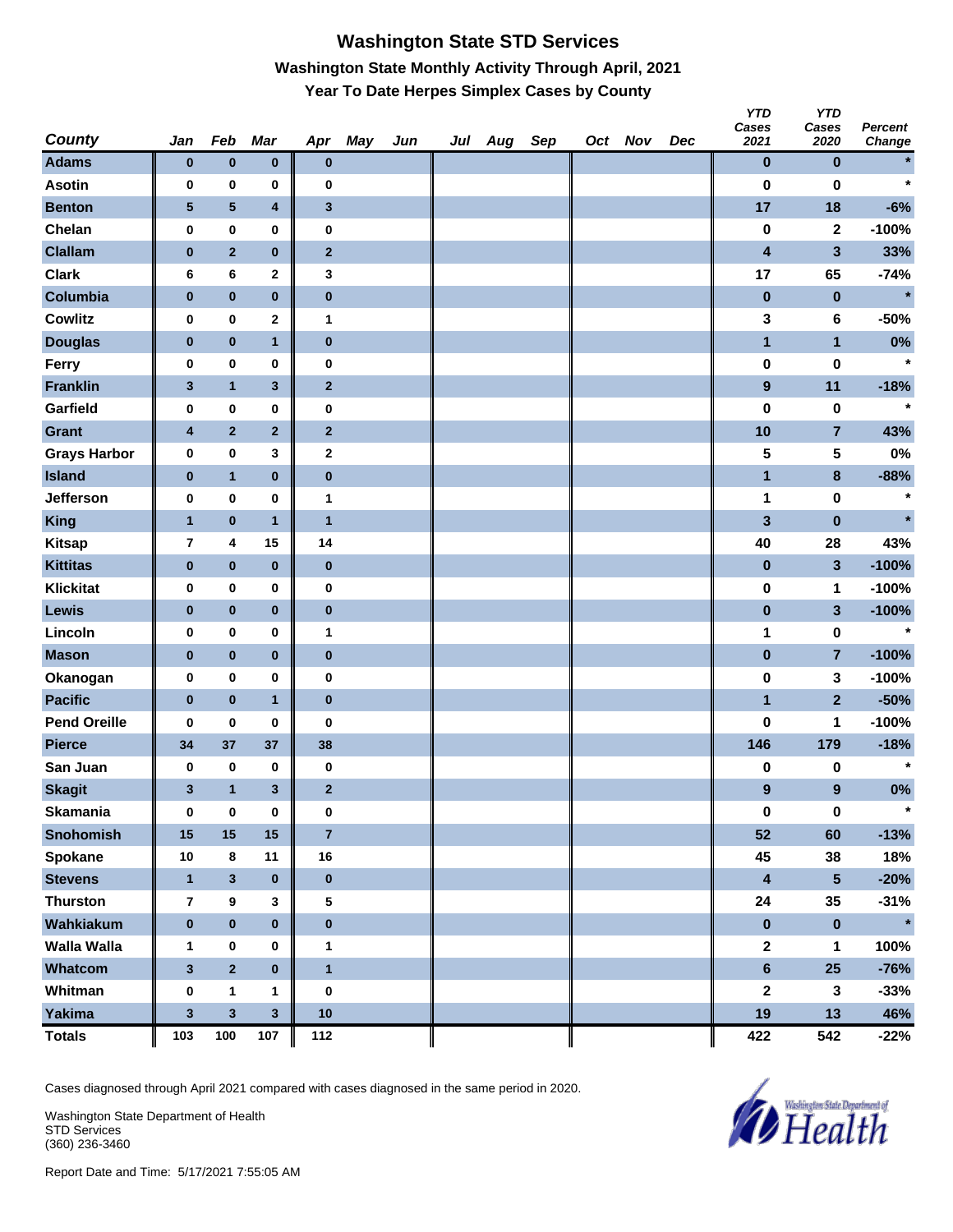#### **Washington State STD Services Washington State Monthly Activity Through April, 2021 Year To Date Syphilis Cases by County**

| <b>County</b>       | Jan                     | Feb            | Mar            | Apr                     | May | Jun | Jul | Aug | Sep | Oct Nov | Dec | <b>YTD</b><br>Cases<br>2021 | <b>YTD</b><br>Cases<br>2020 | Percent<br>Change |
|---------------------|-------------------------|----------------|----------------|-------------------------|-----|-----|-----|-----|-----|---------|-----|-----------------------------|-----------------------------|-------------------|
| <b>Adams</b>        | $\pmb{0}$               | $\mathbf{1}$   | $\pmb{0}$      | $\bf{0}$                |     |     |     |     |     |         |     | $\mathbf{1}$                | $\mathbf{1}$                | $0\%$             |
| <b>Asotin</b>       | 0                       | $\bf{0}$       | 0              | $\bf{0}$                |     |     |     |     |     |         |     | $\bf{0}$                    | $\pmb{0}$                   | $\star$           |
| <b>Benton</b>       | $\overline{7}$          | 12             | 8              | 8                       |     |     |     |     |     |         |     | 35                          | 11                          | 218%              |
| Chelan              | 0                       | $\pmb{0}$      | 0              | $\bf{0}$                |     |     |     |     |     |         |     | $\pmb{0}$                   | $\mathbf{2}$                | $-100%$           |
| <b>Clallam</b>      | $\overline{2}$          | $\bf{0}$       | $\bf{0}$       | $\bf{0}$                |     |     |     |     |     |         |     | $\overline{2}$              | $\bf{0}$                    | $\star$           |
| <b>Clark</b>        | 16                      | 11             | 11             | 10                      |     |     |     |     |     |         |     | 48                          | 54                          | $-11%$            |
| Columbia            | $\pmb{0}$               | $\pmb{0}$      | $\pmb{0}$      | $\bf{0}$                |     |     |     |     |     |         |     | $\pmb{0}$                   | $\pmb{0}$                   | $\star$           |
| <b>Cowlitz</b>      | $\mathbf 2$             | $\mathbf{1}$   | 2              | $\mathbf 2$             |     |     |     |     |     |         |     | $\overline{\mathbf{7}}$     | $\overline{\mathbf{r}}$     | 0%                |
| <b>Douglas</b>      | $\mathbf{1}$            | $\overline{2}$ | $\bf{0}$       | $\bf{0}$                |     |     |     |     |     |         |     | $\mathbf{3}$                | $\pmb{0}$                   | $\star$           |
| Ferry               | 0                       | 1              | 0              | $\bf{0}$                |     |     |     |     |     |         |     | 1                           | $\pmb{0}$                   | $\star$           |
| <b>Franklin</b>     | $\mathbf{1}$            | $\mathbf 3$    | $\mathbf{2}$   | $\bf{2}$                |     |     |     |     |     |         |     | $\bf8$                      | $5\phantom{.0}$             | 60%               |
| Garfield            | 0                       | 0              | 0              | $\bf{0}$                |     |     |     |     |     |         |     | $\pmb{0}$                   | $\pmb{0}$                   | $\star$           |
| <b>Grant</b>        | $\mathbf{1}$            | $\mathbf 3$    | 3              | $\overline{1}$          |     |     |     |     |     |         |     | $\bf8$                      | $\overline{9}$              | $-11%$            |
| <b>Grays Harbor</b> | 1                       | 3              | 3              | 5                       |     |     |     |     |     |         |     | 12                          | 5                           | 140%              |
| <b>Island</b>       | $\pmb{0}$               | $\overline{1}$ | $\bf{0}$       | $\bf{0}$                |     |     |     |     |     |         |     | $\overline{1}$              | $\overline{2}$              | $-50%$            |
| <b>Jefferson</b>    | 0                       | $\pmb{0}$      | 1              | $\bf{0}$                |     |     |     |     |     |         |     | 1                           | 2                           | $-50%$            |
| <b>King</b>         | 79                      | 106            | 90             | 59                      |     |     |     |     |     |         |     | 334                         | 273                         | 22%               |
| <b>Kitsap</b>       | 4                       | 3              | 2              | 6                       |     |     |     |     |     |         |     | 15                          | 10                          | 50%               |
| <b>Kittitas</b>     | $\mathbf{1}$            | $\pmb{0}$      | $\pmb{0}$      | $\bf{0}$                |     |     |     |     |     |         |     | $\mathbf{1}$                | $\pmb{0}$                   | $\ast$            |
| Klickitat           | 0                       | $\pmb{0}$      | 0              | $\boldsymbol{2}$        |     |     |     |     |     |         |     | $\mathbf 2$                 | $\pmb{0}$                   | $\star$           |
| Lewis               | $\mathbf{2}$            | $\overline{2}$ | 5              | $\bf{2}$                |     |     |     |     |     |         |     | 11                          | $\mathbf{3}$                | 267%              |
| Lincoln             | 0                       | $\pmb{0}$      | 0              | $\bf{0}$                |     |     |     |     |     |         |     | $\pmb{0}$                   | $\mathbf{2}$                | $-100%$           |
| <b>Mason</b>        | $\mathbf{1}$            | $\mathbf{1}$   | 5              | $\overline{2}$          |     |     |     |     |     |         |     | $\boldsymbol{9}$            | 11                          | $-18%$            |
| Okanogan            | $\mathbf 2$             | $\mathbf{1}$   | 2              | 1                       |     |     |     |     |     |         |     | 6                           | 1                           | 500%              |
| <b>Pacific</b>      | $\pmb{0}$               | $\bf{0}$       | $\bf{0}$       | $\overline{1}$          |     |     |     |     |     |         |     | $\overline{1}$              | $\mathbf{1}$                | 0%                |
| <b>Pend Oreille</b> | 0                       | $\mathbf{1}$   | 0              | $\bf{0}$                |     |     |     |     |     |         |     | 1                           | 0                           | $\star$           |
| <b>Pierce</b>       | 34                      | 39             | 42             | 39                      |     |     |     |     |     |         |     | 154                         | 80                          | 93%               |
| San Juan            | 0                       | $\bf{0}$       | 0              | $\pmb{0}$               |     |     |     |     |     |         |     | $\pmb{0}$                   | $\pmb{0}$                   | $\star$           |
| <b>Skagit</b>       | $\pmb{0}$               | 5              | 3              | $\overline{\mathbf{4}}$ |     |     |     |     |     |         |     | 12                          | $5\phantom{.0}$             | 140%              |
| <b>Skamania</b>     | 0                       | $\mathbf{1}$   | 0              | $\bf{0}$                |     |     |     |     |     |         |     | 1                           | $\bf{0}$                    | $\star$           |
| <b>Snohomish</b>    | 21                      | 18             | 13             | 19                      |     |     |     |     |     |         |     | 71                          | 51                          | 39%               |
| Spokane             | 19                      | 23             | 14             | 12                      |     |     |     |     |     |         |     | 68                          | 86                          | $-21%$            |
| <b>Stevens</b>      | $\bf{0}$                | $\mathbf{1}$   | $\pmb{0}$      | $\pmb{0}$               |     |     |     |     |     |         |     | $\mathbf{1}$                | $\overline{\mathbf{2}}$     | $-50%$            |
| <b>Thurston</b>     | 7                       | 9              | 7              | 9                       |     |     |     |     |     |         |     | 32                          | 13                          | 146%              |
| Wahkiakum           | $\pmb{0}$               | $\pmb{0}$      | $\pmb{0}$      | $\pmb{0}$               |     |     |     |     |     |         |     | $\pmb{0}$                   | $\mathbf{1}$                | $-100%$           |
| <b>Walla Walla</b>  | 0                       | $\pmb{0}$      | 0              | $\mathbf{1}$            |     |     |     |     |     |         |     | 1                           | $\mathbf{3}$                | $-67%$            |
| Whatcom             | $\overline{\mathbf{4}}$ | $\mathbf{1}$   | $\overline{2}$ | $\mathbf{1}$            |     |     |     |     |     |         |     | $\pmb{8}$                   | $6\phantom{a}$              | 33%               |
| Whitman             | 0                       | $\pmb{0}$      | $\mathbf{2}$   | $\pmb{0}$               |     |     |     |     |     |         |     | $\mathbf 2$                 | $\pmb{0}$                   | $\star$           |
| <b>Yakima</b>       | $\overline{7}$          | 8              | $\overline{7}$ | 12                      |     |     |     |     |     |         |     | 34                          | 13                          | 162%              |
| <b>Totals</b>       | 212                     | 257            | 224            | 198                     |     |     |     |     |     |         |     | 891                         | 659                         | 35%               |

Cases diagnosed through April 2021 compared with cases diagnosed in the same period in 2020.

Washington State Department of Health STD Services (360) 236-3460

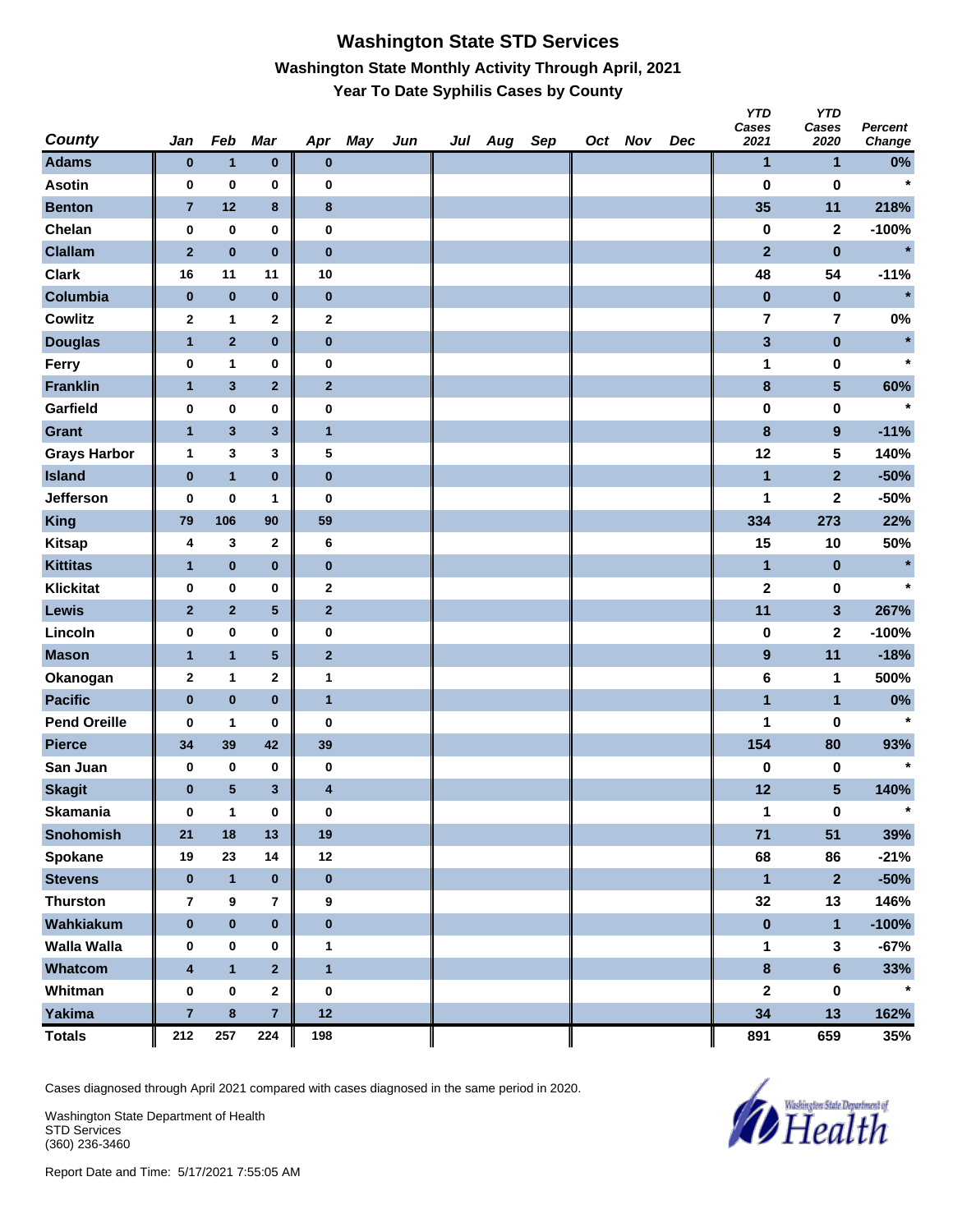# **Washington State STD Services Washington State Monthly Activity Through April, 2021 Year To Date Syphilis-P&S Cases by County**

|                     |                |              |                         |                         |     |     |     |     |     |         |     | טוץ<br>Cases            | טוץ<br>Cases            | <b>Percent</b> |
|---------------------|----------------|--------------|-------------------------|-------------------------|-----|-----|-----|-----|-----|---------|-----|-------------------------|-------------------------|----------------|
| <b>County</b>       | Jan            | Feb          | Mar                     | Apr                     | May | Jun | Jul | Aug | Sep | Oct Nov | Dec | 2021                    | 2020                    | Change         |
| <b>Adams</b>        | $\pmb{0}$      | $\bf{0}$     | $\bf{0}$                | $\bf{0}$                |     |     |     |     |     |         |     | $\bf{0}$                | $\mathbf{1}$            | $-100%$        |
| <b>Asotin</b>       | 0              | 0            | 0                       | 0                       |     |     |     |     |     |         |     | 0                       | 0                       |                |
| <b>Benton</b>       | $\mathbf{3}$   | $\mathbf 3$  | $\mathbf{1}$            | $\overline{1}$          |     |     |     |     |     |         |     | 8                       | $6\phantom{1}$          | 33%            |
| Chelan              | 0              | 0            | 0                       | 0                       |     |     |     |     |     |         |     | 0                       | $\pmb{0}$               | $\star$        |
| <b>Clallam</b>      | $\mathbf{1}$   | $\bf{0}$     | $\bf{0}$                | $\bf{0}$                |     |     |     |     |     |         |     | $\mathbf{1}$            | $\pmb{0}$               | $\star$        |
| <b>Clark</b>        | 6              | 4            | 5                       | 6                       |     |     |     |     |     |         |     | 21                      | 23                      | $-9%$          |
| Columbia            | $\pmb{0}$      | $\bf{0}$     | $\bf{0}$                | $\bf{0}$                |     |     |     |     |     |         |     | $\bf{0}$                | $\bf{0}$                | $\star$        |
| <b>Cowlitz</b>      | 0              | 1            | 0                       | $\mathbf 1$             |     |     |     |     |     |         |     | 2                       | 1                       | 100%           |
| <b>Douglas</b>      | $\pmb{0}$      | $\mathbf{1}$ | $\bf{0}$                | $\pmb{0}$               |     |     |     |     |     |         |     | $\mathbf{1}$            | $\bf{0}$                | $\star$        |
| Ferry               | 0              | $\pmb{0}$    | 0                       | $\bf{0}$                |     |     |     |     |     |         |     | $\pmb{0}$               | $\pmb{0}$               | $\star$        |
| <b>Franklin</b>     | $\bf{0}$       | $\pmb{0}$    | $\pmb{0}$               | $\mathbf{1}$            |     |     |     |     |     |         |     | $\mathbf{1}$            | $\mathbf{1}$            | $0\%$          |
| Garfield            | 0              | $\bf{0}$     | 0                       | $\bf{0}$                |     |     |     |     |     |         |     | $\bf{0}$                | 0                       |                |
| <b>Grant</b>        | $\pmb{0}$      | $\bf{0}$     | $\mathbf{1}$            | $\mathbf{1}$            |     |     |     |     |     |         |     | $\overline{2}$          | $\overline{\mathbf{4}}$ | $-50%$         |
| <b>Grays Harbor</b> | 0              | $\mathbf{2}$ | 2                       | 3                       |     |     |     |     |     |         |     | $\overline{\mathbf{r}}$ | 3                       | 133%           |
| <b>Island</b>       | $\bf{0}$       | $\mathbf{1}$ | $\bf{0}$                | $\bf{0}$                |     |     |     |     |     |         |     | $\mathbf{1}$            | $\mathbf{1}$            | $0\%$          |
| <b>Jefferson</b>    | 0              | $\bf{0}$     | 1                       | $\bf{0}$                |     |     |     |     |     |         |     | 1                       | 0                       | $\star$        |
| King                | 30             | 43           | 38                      | 30                      |     |     |     |     |     |         |     | 141                     | 95                      | 48%            |
| <b>Kitsap</b>       | 1              | 0            | 2                       | $\boldsymbol{2}$        |     |     |     |     |     |         |     | 5                       | $\mathbf 2$             | 150%           |
| <b>Kittitas</b>     | $\mathbf{1}$   | $\pmb{0}$    | $\bf{0}$                | $\pmb{0}$               |     |     |     |     |     |         |     | $\mathbf{1}$            | $\pmb{0}$               | $\star$        |
| <b>Klickitat</b>    | 0              | $\pmb{0}$    | 0                       | 1                       |     |     |     |     |     |         |     | 1                       | $\pmb{0}$               | $\star$        |
| Lewis               | $\bf{0}$       | $\mathbf 2$  | 4                       | $\mathbf{1}$            |     |     |     |     |     |         |     | $\overline{7}$          | $\mathbf{1}$            | 600%           |
| Lincoln             | 0              | 0            | 0                       | 0                       |     |     |     |     |     |         |     | $\pmb{0}$               | 0                       |                |
| <b>Mason</b>        | $\pmb{0}$      | $\bf{0}$     | $\overline{2}$          | $\pmb{0}$               |     |     |     |     |     |         |     | $\overline{2}$          | $\bf{0}$                |                |
| Okanogan            | 0              | 0            | 0                       | 0                       |     |     |     |     |     |         |     | $\pmb{0}$               | 0                       | $\star$        |
| <b>Pacific</b>      | $\bf{0}$       | $\bf{0}$     | $\bf{0}$                | $\mathbf{1}$            |     |     |     |     |     |         |     | $\mathbf{1}$            | $\pmb{0}$               |                |
| <b>Pend Oreille</b> | $\bf{0}$       | 1            | 0                       | $\bf{0}$                |     |     |     |     |     |         |     | 1                       | 0                       |                |
| <b>Pierce</b>       | 17             | 14           | 20                      | 19                      |     |     |     |     |     |         |     | 70                      | 33                      | 112%           |
| San Juan            | 0              | 0            | 0                       | 0                       |     |     |     |     |     |         |     | 0                       | 0                       | $\star$        |
| <b>Skagit</b>       | $\pmb{0}$      | $\mathbf{3}$ | $\bf{0}$                | $\overline{2}$          |     |     |     |     |     |         |     | 5                       | $\mathbf{3}$            | 67%            |
| Skamania            | 0              | 0            | 0                       | 0                       |     |     |     |     |     |         |     | $\pmb{0}$               | $\mathbf 0$             |                |
| <b>Snohomish</b>    | $6\phantom{1}$ | $\sqrt{5}$   | $\overline{\mathbf{4}}$ | ${\bf 5}$               |     |     |     |     |     |         |     | 20                      | 16                      | 25%            |
| Spokane             | 9              | 9            | 5                       | 9                       |     |     |     |     |     |         |     | 32                      | $30\,$                  | 7%             |
| <b>Stevens</b>      | $\pmb{0}$      | $\pmb{0}$    | $\pmb{0}$               | $\pmb{0}$               |     |     |     |     |     |         |     | $\pmb{0}$               | $\overline{2}$          | $-100%$        |
| <b>Thurston</b>     | 5              | 8            | 6                       | 5                       |     |     |     |     |     |         |     | ${\bf 24}$              | 8                       | 200%           |
| Wahkiakum           | $\pmb{0}$      | $\pmb{0}$    | $\pmb{0}$               | $\pmb{0}$               |     |     |     |     |     |         |     | $\pmb{0}$               | $\pmb{0}$               | $\star$        |
| <b>Walla Walla</b>  | 0              | $\pmb{0}$    | 0                       | $\pmb{0}$               |     |     |     |     |     |         |     | $\pmb{0}$               | $\pmb{0}$               | $\star$        |
| Whatcom             | $\mathbf{3}$   | $\pmb{0}$    | $\mathbf{1}$            | $\overline{\mathbf{1}}$ |     |     |     |     |     |         |     | $\overline{\mathbf{5}}$ | $\overline{\mathbf{4}}$ | 25%            |
| Whitman             | $\pmb{0}$      | $\pmb{0}$    | 2                       | $\pmb{0}$               |     |     |     |     |     |         |     | $\mathbf{2}$            | 0                       | $\star$        |
| Yakima              | $\mathbf 2$    | $\bf 6$      | 5                       | $\overline{\mathbf{4}}$ |     |     |     |     |     |         |     | 17                      | $\overline{\mathbf{4}}$ | 325%           |
| <b>Totals</b>       | 84             | 103          | 99                      | 93                      |     |     |     |     |     |         |     | 379                     | 238                     | 59%            |

Cases diagnosed through April 2021 compared with cases diagnosed in the same period in 2020.

Washington State Department of Health STD Services (360) 236-3460



*Y* 

*YTD*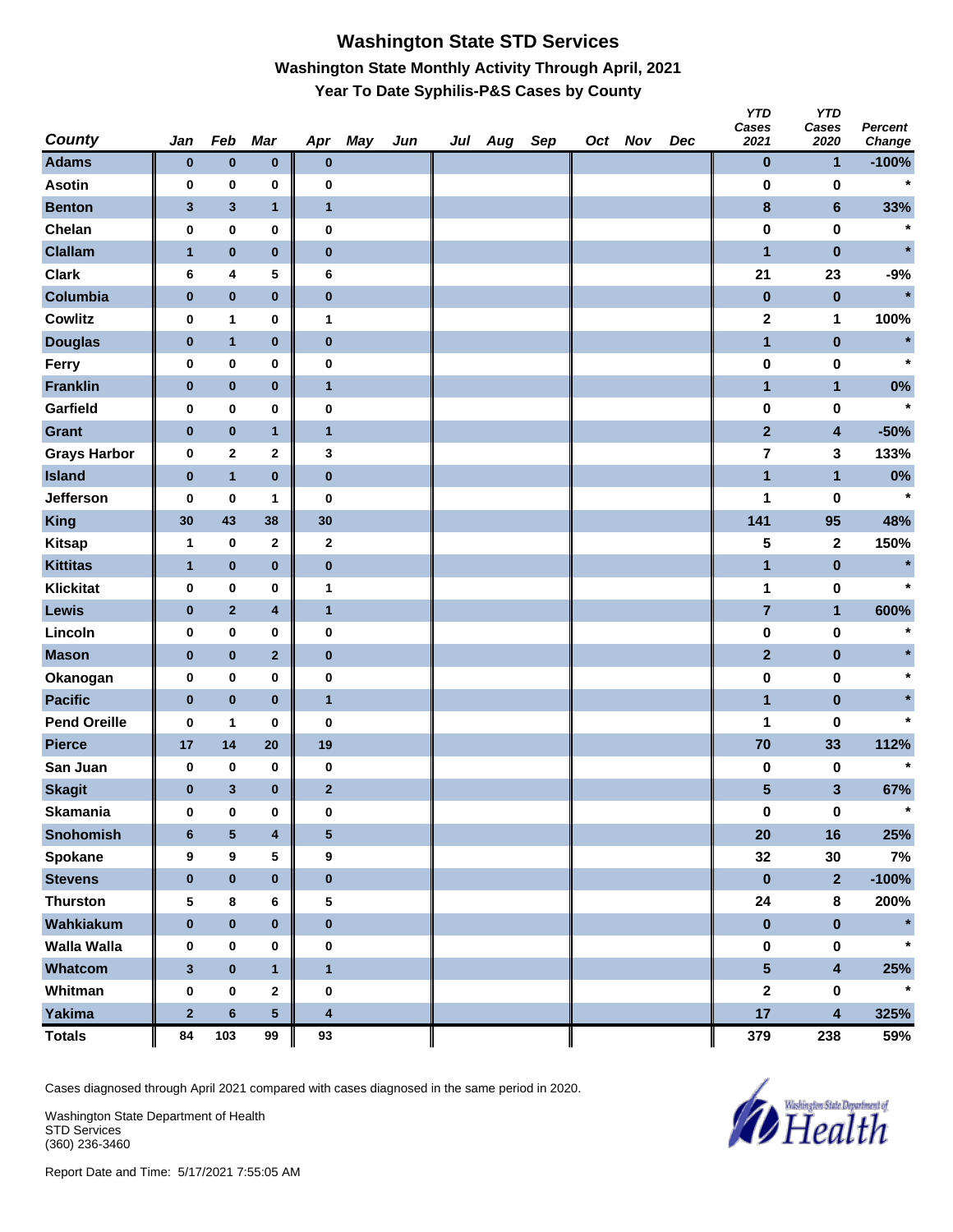### **Washington State STD Services Washington State Monthly Activity Through April, 2021 Year To Date Syphilis-EL Cases by County**

| <b>County</b>       | Jan                     | Feb                     | Mar                     | Apr                     | May | Jun | Jul Aug | Sep | Oct Nov | Dec | YID<br>Cases<br>2021    | YID<br>Cases<br>2020 | <b>Percent</b><br>Change |
|---------------------|-------------------------|-------------------------|-------------------------|-------------------------|-----|-----|---------|-----|---------|-----|-------------------------|----------------------|--------------------------|
| <b>Adams</b>        | $\bf{0}$                | $\bf{0}$                | $\bf{0}$                | $\bf{0}$                |     |     |         |     |         |     | $\bf{0}$                | $\bf{0}$             |                          |
| <b>Asotin</b>       | 0                       | $\pmb{0}$               | 0                       | 0                       |     |     |         |     |         |     | $\bf{0}$                | $\bf{0}$             | $\star$                  |
| <b>Benton</b>       | $\mathbf{3}$            | $\pmb{4}$               | 4                       | ${\bf 5}$               |     |     |         |     |         |     | 16                      | $\mathbf{2}$         | 700%                     |
| Chelan              | 0                       | $\pmb{0}$               | 0                       | $\bf{0}$                |     |     |         |     |         |     | $\pmb{0}$               | 1                    | $-100%$                  |
| <b>Clallam</b>      | $\pmb{0}$               | $\bf{0}$                | $\pmb{0}$               | $\bf{0}$                |     |     |         |     |         |     | $\pmb{0}$               | $\pmb{0}$            | $\star$                  |
| <b>Clark</b>        | $\overline{7}$          | $\mathbf{1}$            | 2                       | 1                       |     |     |         |     |         |     | 11                      | 14                   | $-21%$                   |
| Columbia            | $\pmb{0}$               | $\bf{0}$                | $\bf{0}$                | $\bf{0}$                |     |     |         |     |         |     | $\pmb{0}$               | $\bf{0}$             | $\star$                  |
| <b>Cowlitz</b>      | 1                       | 0                       | 0                       | $\mathbf{1}$            |     |     |         |     |         |     | $\mathbf 2$             | 1                    | 100%                     |
| <b>Douglas</b>      | $\bf{0}$                | $\bf{0}$                | $\pmb{0}$               | $\bf{0}$                |     |     |         |     |         |     | $\pmb{0}$               | $\pmb{0}$            | $\star$                  |
| Ferry               | 0                       | $\bf{0}$                | 0                       | $\pmb{0}$               |     |     |         |     |         |     | $\pmb{0}$               | $\pmb{0}$            | $\star$                  |
| <b>Franklin</b>     | $\bf{0}$                | $\bf{0}$                | $\pmb{0}$               | $\bf{0}$                |     |     |         |     |         |     | $\bf{0}$                | $\mathbf{1}$         | $-100%$                  |
| Garfield            | 0                       | $\pmb{0}$               | 0                       | $\bf{0}$                |     |     |         |     |         |     | $\bf{0}$                | $\bf{0}$             |                          |
| <b>Grant</b>        | $\pmb{0}$               | $\mathbf{2}$            | $\mathbf{2}$            | $\bf{0}$                |     |     |         |     |         |     | $\overline{\mathbf{4}}$ | $\mathbf{2}$         | 100%                     |
| <b>Grays Harbor</b> | 0                       | $\pmb{0}$               | 0                       | 1                       |     |     |         |     |         |     | 1                       | $\pmb{0}$            | $\star$                  |
| <b>Island</b>       | $\bf{0}$                | $\pmb{0}$               | $\pmb{0}$               | $\bf{0}$                |     |     |         |     |         |     | $\pmb{0}$               | $\pmb{0}$            |                          |
| Jefferson           | 0                       | $\bf{0}$                | 0                       | $\bf{0}$                |     |     |         |     |         |     | $\bf{0}$                | $\bf{0}$             | $\star$                  |
| King                | 31                      | 36                      | 22                      | 21                      |     |     |         |     |         |     | 110                     | 113                  | $-3%$                    |
| <b>Kitsap</b>       | 1                       | $\mathbf{2}$            | 0                       | $\mathbf{1}$            |     |     |         |     |         |     | 4                       | 4                    | 0%                       |
| <b>Kittitas</b>     | $\bf{0}$                | $\bf{0}$                | $\pmb{0}$               | $\bf{0}$                |     |     |         |     |         |     | $\pmb{0}$               | $\pmb{0}$            | $\star$                  |
| <b>Klickitat</b>    | 0                       | $\mathbf 0$             | $\bf{0}$                | $\pmb{0}$               |     |     |         |     |         |     | $\pmb{0}$               | $\pmb{0}$            | $\star$                  |
| Lewis               | $\bf{0}$                | $\pmb{0}$               | $\pmb{0}$               | $\bf{0}$                |     |     |         |     |         |     | $\bf{0}$                | $\pmb{0}$            |                          |
| Lincoln             | 0                       | $\pmb{0}$               | 0                       | $\bf{0}$                |     |     |         |     |         |     | $\bf{0}$                | 1                    | $-100%$                  |
| <b>Mason</b>        | $\pmb{0}$               | $\bf{0}$                | $\pmb{0}$               | $\bf{0}$                |     |     |         |     |         |     | $\pmb{0}$               | $\mathbf{3}$         | $-100%$                  |
| Okanogan            | 0                       | 1                       | 1                       | 1                       |     |     |         |     |         |     | 3                       | $\pmb{0}$            | $\star$                  |
| <b>Pacific</b>      | $\bf{0}$                | $\pmb{0}$               | $\pmb{0}$               | $\bf{0}$                |     |     |         |     |         |     | $\pmb{0}$               | $\pmb{0}$            |                          |
| <b>Pend Oreille</b> | 0                       | $\pmb{0}$               | 0                       | $\bf{0}$                |     |     |         |     |         |     | $\bf{0}$                | 0                    | $\star$                  |
| <b>Pierce</b>       | $5\phantom{.0}$         | $\bf 7$                 | 9                       | $6\phantom{1}6$         |     |     |         |     |         |     | 27                      | 19                   | 42%                      |
| San Juan            | 0                       | $\pmb{0}$               | 0                       | $\bf{0}$                |     |     |         |     |         |     | 0                       | 0                    | $\star$                  |
| <b>Skagit</b>       | $\bf{0}$                | $\bf{0}$                | 0                       | $\bf{0}$                |     |     |         |     |         |     | $\pmb{0}$               | $\pmb{0}$            | $\star$                  |
| <b>Skamania</b>     | 0                       | 1                       | 0                       | 0                       |     |     |         |     |         |     | 1                       | $\pmb{0}$            |                          |
| <b>Snohomish</b>    | $\overline{7}$          | $\boldsymbol{4}$        | $\overline{\mathbf{2}}$ | $10$                    |     |     |         |     |         |     | 23                      | 10                   | 130%                     |
| Spokane             | $\overline{\mathbf{r}}$ | $\bf 7$                 | $\overline{\mathbf{r}}$ | $\mathbf 2$             |     |     |         |     |         |     | 23                      | 24                   | $-4%$                    |
| <b>Stevens</b>      | $\pmb{0}$               | $\pmb{0}$               | $\pmb{0}$               | $\pmb{0}$               |     |     |         |     |         |     | $\pmb{0}$               | $\pmb{0}$            | $\star$                  |
| <b>Thurston</b>     | $\pmb{0}$               | $\pmb{0}$               | 1                       | $\mathbf{1}$            |     |     |         |     |         |     | $\mathbf{2}$            | $\boldsymbol{4}$     | $-50%$                   |
| Wahkiakum           | $\pmb{0}$               | $\pmb{0}$               | $\pmb{0}$               | $\pmb{0}$               |     |     |         |     |         |     | $\pmb{0}$               | $\pmb{0}$            | $\star$                  |
| <b>Walla Walla</b>  | 0                       | $\pmb{0}$               | 0                       | 0                       |     |     |         |     |         |     | $\pmb{0}$               | 1                    | $-100%$                  |
| Whatcom             | $\pmb{0}$               | $\pmb{0}$               | $\mathbf{1}$            | $\pmb{0}$               |     |     |         |     |         |     | $\mathbf{1}$            | $\pmb{0}$            | $\star$                  |
| Whitman             | 0                       | $\pmb{0}$               | $\pmb{0}$               | $\pmb{0}$               |     |     |         |     |         |     | $\pmb{0}$               | $\pmb{0}$            | $\star$                  |
| Yakima              | $\mathbf{2}$            | $\overline{\mathbf{2}}$ | $\mathbf{1}$            | $\overline{\mathbf{4}}$ |     |     |         |     |         |     | $\overline{9}$          | 3                    | 200%                     |
| <b>Totals</b>       | 64                      | 67                      | 52                      | 54                      |     |     |         |     |         |     | 237                     | 203                  | 17%                      |

Cases diagnosed through April 2021 compared with cases diagnosed in the same period in 2020.

Washington State Department of Health STD Services (360) 236-3460



*Y* 

*YTD*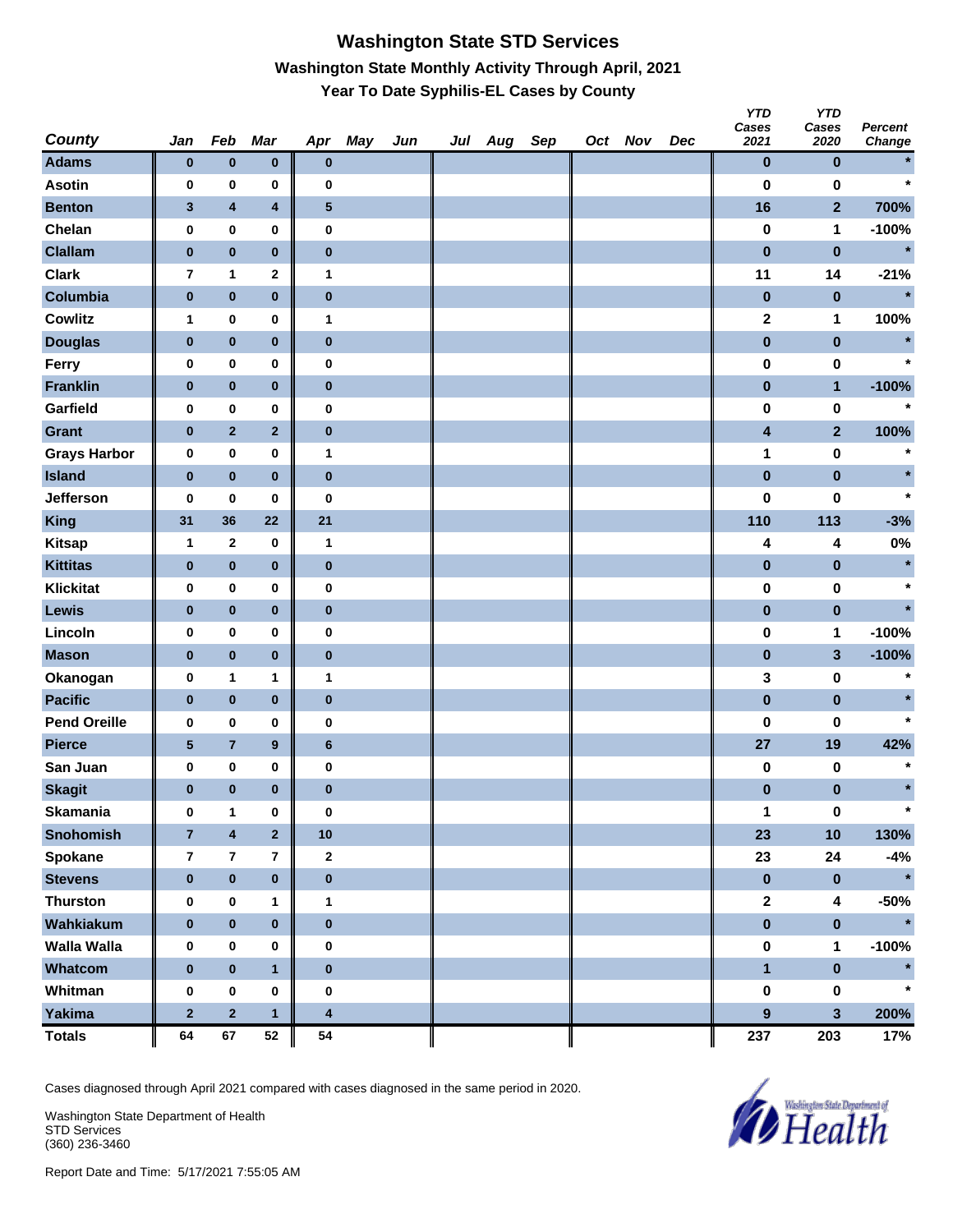### **Washington State STD Services Washington State Monthly Activity Through April, 2021 Year To Date Syphilis-L/LL Cases by County**

| <b>County</b>       | Jan              | Feb                     | Mar          | Apr              | May | Jun | Jul Aug | Sep | Oct Nov | Dec | טוץ<br>Cases<br>2021 | YID<br>Cases<br>2020    | <b>Percent</b><br>Change |
|---------------------|------------------|-------------------------|--------------|------------------|-----|-----|---------|-----|---------|-----|----------------------|-------------------------|--------------------------|
| <b>Adams</b>        | $\bf{0}$         | $\mathbf{1}$            | $\bf{0}$     | $\pmb{0}$        |     |     |         |     |         |     | $\mathbf{1}$         | $\bf{0}$                |                          |
| <b>Asotin</b>       | 0                | 0                       | 0            | 0                |     |     |         |     |         |     | $\bf{0}$             | $\bf{0}$                | $\star$                  |
| <b>Benton</b>       | $\mathbf{1}$     | ${\bf 5}$               | $\mathbf{2}$ | $\bf{2}$         |     |     |         |     |         |     | 10                   | $\mathbf{3}$            | 233%                     |
| Chelan              | 0                | 0                       | 0            | $\bf{0}$         |     |     |         |     |         |     | $\pmb{0}$            | 1                       | $-100%$                  |
| <b>Clallam</b>      | $\mathbf{1}$     | $\pmb{0}$               | $\pmb{0}$    | $\bf{0}$         |     |     |         |     |         |     | $\mathbf{1}$         | $\pmb{0}$               | $\star$                  |
| <b>Clark</b>        | 3                | 6                       | 4            | 3                |     |     |         |     |         |     | 16                   | 17                      | $-6%$                    |
| Columbia            | $\pmb{0}$        | $\pmb{0}$               | $\bf{0}$     | $\pmb{0}$        |     |     |         |     |         |     | $\pmb{0}$            | $\pmb{0}$               | $\star$                  |
| <b>Cowlitz</b>      | $\mathbf{1}$     | 0                       | $\mathbf 2$  | $\bf{0}$         |     |     |         |     |         |     | 3                    | 5                       | $-40%$                   |
| <b>Douglas</b>      | $\mathbf{1}$     | $\mathbf{1}$            | $\pmb{0}$    | $\bf{0}$         |     |     |         |     |         |     | $\mathbf{2}$         | $\pmb{0}$               | $\star$                  |
| Ferry               | 0                | 1                       | 0            | $\pmb{0}$        |     |     |         |     |         |     | 1                    | 0                       | $\star$                  |
| <b>Franklin</b>     | $\mathbf{1}$     | $\mathbf 2$             | $\mathbf{2}$ | $\mathbf{1}$     |     |     |         |     |         |     | $\bf 6$              | $\mathbf{3}$            | 100%                     |
| Garfield            | 0                | 0                       | 0            | $\bf{0}$         |     |     |         |     |         |     | $\bf{0}$             | $\bf{0}$                | $\ast$                   |
| <b>Grant</b>        | $\mathbf{1}$     | $\mathbf{1}$            | $\pmb{0}$    | $\pmb{0}$        |     |     |         |     |         |     | $\mathbf{2}$         | $\mathbf{3}$            | $-33%$                   |
| <b>Grays Harbor</b> | 0                | 1                       | 1            | 1                |     |     |         |     |         |     | 3                    | $\mathbf 2$             | 50%                      |
| <b>Island</b>       | $\bf{0}$         | $\pmb{0}$               | $\pmb{0}$    | $\pmb{0}$        |     |     |         |     |         |     | $\pmb{0}$            | $\mathbf{1}$            | $-100%$                  |
| Jefferson           | 0                | $\pmb{0}$               | 0            | $\bf{0}$         |     |     |         |     |         |     | $\bf{0}$             | $\mathbf 2$             | $-100%$                  |
| King                | 18               | 27                      | 29           | $\bf8$           |     |     |         |     |         |     | 82                   | 65                      | 26%                      |
| <b>Kitsap</b>       | $\mathbf{2}$     | 1                       | 0            | 3                |     |     |         |     |         |     | 6                    | 4                       | 50%                      |
| <b>Kittitas</b>     | $\pmb{0}$        | $\pmb{0}$               | $\pmb{0}$    | $\pmb{0}$        |     |     |         |     |         |     | $\pmb{0}$            | $\pmb{0}$               | $\star$                  |
| <b>Klickitat</b>    | 0                | $\pmb{0}$               | 0            | $\mathbf{1}$     |     |     |         |     |         |     | 1                    | $\pmb{0}$               | $\star$                  |
| Lewis               | $\mathbf{2}$     | $\pmb{0}$               | $\mathbf{1}$ | $\mathbf{1}$     |     |     |         |     |         |     | 4                    | $\overline{2}$          | 100%                     |
| Lincoln             | 0                | 0                       | 0            | $\bf{0}$         |     |     |         |     |         |     | $\bf{0}$             | 1                       | $-100%$                  |
| <b>Mason</b>        | $\mathbf{1}$     | $\mathbf{1}$            | $\mathbf{3}$ | $\mathbf{1}$     |     |     |         |     |         |     | $\bf 6$              | $\pmb{8}$               | $-25%$                   |
| Okanogan            | $\boldsymbol{2}$ | $\bf{0}$                | 1            | $\bf{0}$         |     |     |         |     |         |     | 3                    | 1                       | 200%                     |
| <b>Pacific</b>      | $\bf{0}$         | $\pmb{0}$               | $\bf{0}$     | $\bf{0}$         |     |     |         |     |         |     | $\pmb{0}$            | $\mathbf{1}$            | $-100%$                  |
| <b>Pend Oreille</b> | 0                | 0                       | 0            | $\bf{0}$         |     |     |         |     |         |     | $\bf{0}$             | $\pmb{0}$               | $\star$                  |
| <b>Pierce</b>       | 11               | 18                      | 13           | 14               |     |     |         |     |         |     | 56                   | 28                      | 100%                     |
| San Juan            | 0                | 0                       | 0            | $\bf{0}$         |     |     |         |     |         |     | 0                    | 0                       | $\star$                  |
| <b>Skagit</b>       | $\bf{0}$         | $\mathbf{2}$            | $\mathbf{3}$ | 1                |     |     |         |     |         |     | $6\phantom{1}$       | $\overline{\mathbf{2}}$ | 200%                     |
| Skamania            | $\mathbf 0$      | 0                       | 0            | 0                |     |     |         |     |         |     | $\pmb{0}$            | $\pmb{0}$               |                          |
| <b>Snohomish</b>    | $\bf{8}$         | $\boldsymbol{9}$        | $\bf 6$      | $\boldsymbol{4}$ |     |     |         |     |         |     | 27                   | 25                      | 8%                       |
| Spokane             | 3                | $\overline{\mathbf{r}}$ | 2            | $\mathbf{1}$     |     |     |         |     |         |     | 13                   | 30                      | $-57%$                   |
| <b>Stevens</b>      | $\bf{0}$         | $\mathbf{1}$            | $\pmb{0}$    | $\pmb{0}$        |     |     |         |     |         |     | $\mathbf{1}$         | $\pmb{0}$               | $\star$                  |
| <b>Thurston</b>     | $\mathbf{2}$     | $\mathbf{1}$            | 0            | $\mathbf 3$      |     |     |         |     |         |     | $\bf 6$              | $\mathbf 1$             | 500%                     |
| Wahkiakum           | $\pmb{0}$        | $\pmb{0}$               | $\pmb{0}$    | $\pmb{0}$        |     |     |         |     |         |     | $\pmb{0}$            | $\mathbf{1}$            | $-100%$                  |
| <b>Walla Walla</b>  | $\pmb{0}$        | $\pmb{0}$               | 0            | $\mathbf{1}$     |     |     |         |     |         |     | 1                    | $\mathbf{2}$            | $-50%$                   |
| Whatcom             | $\mathbf{1}$     | $\mathbf{1}$            | $\pmb{0}$    | $\pmb{0}$        |     |     |         |     |         |     | $\overline{2}$       | $\overline{2}$          | $0\%$                    |
| Whitman             | $\pmb{0}$        | $\pmb{0}$               | 0            | $\pmb{0}$        |     |     |         |     |         |     | $\pmb{0}$            | $\pmb{0}$               | $\star$                  |
| Yakima              | $\mathbf 3$      | $\pmb{0}$               | $\mathbf{1}$ | $\mathbf{3}$     |     |     |         |     |         |     | $\overline{7}$       | $6\phantom{a}$          | 17%                      |
| <b>Totals</b>       | 62               | 86                      | ${\bf 70}$   | 48               |     |     |         |     |         |     | 266                  | 216                     | 23%                      |

Cases diagnosed through April 2021 compared with cases diagnosed in the same period in 2020.

Washington State Department of Health STD Services (360) 236-3460



*Y* 

*YTD*